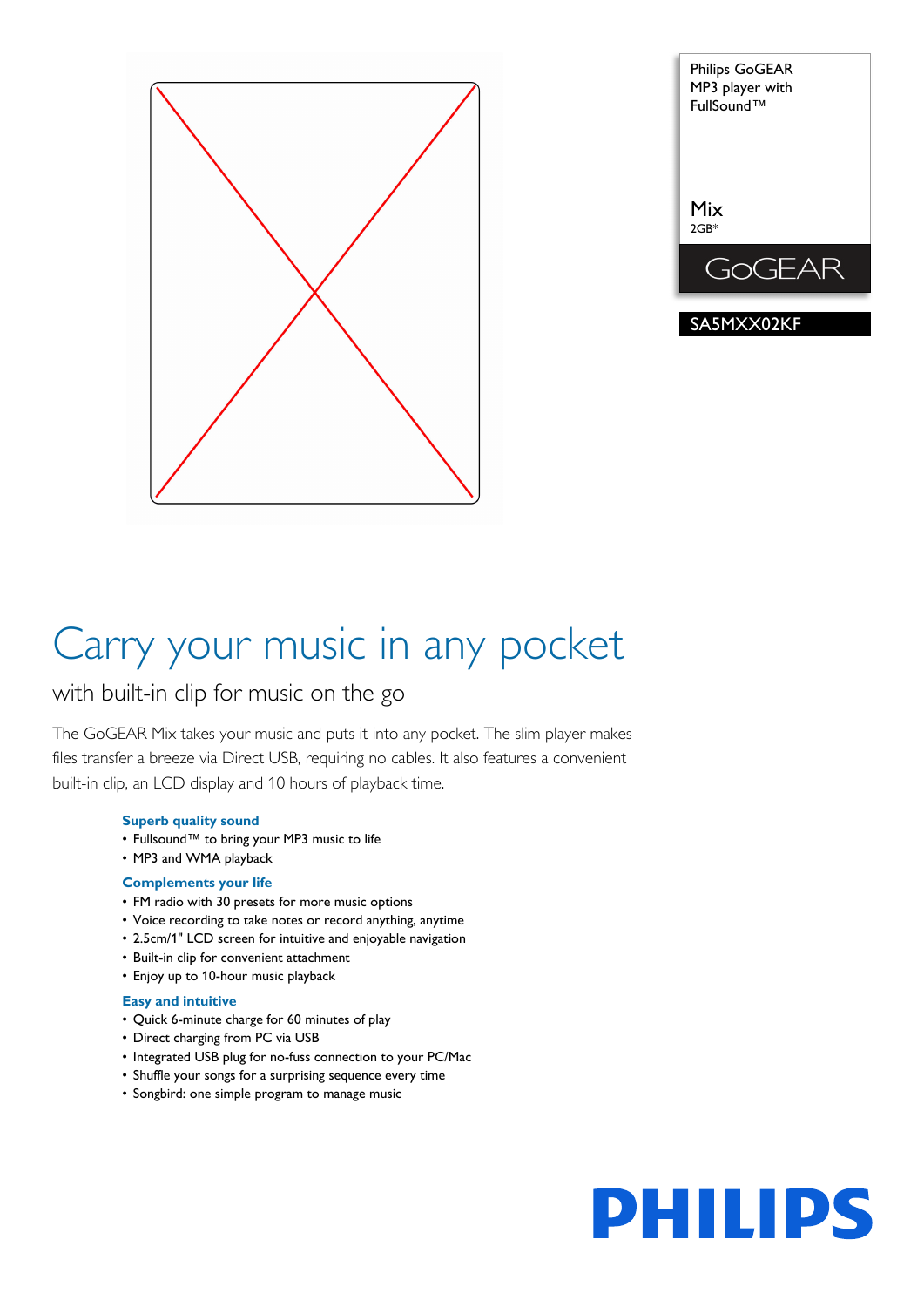### MP3 player  $Mix 2GR*$

## SA5MXX02KF/97

## **Highlights**

## **FullSound™**



Philips' innovative FullSound technology faithfully restores sonic details to compressed MP3 music, dramatically enriching and enhancing it, so you can experience CD music without any distortion. Based on an audio post-processing algorithm, FullSound combines Philips' renowned expertise in music reproduction with the power of the latest generation Digital Signal Processor (DSP). The result is fuller bass with more depth and impact, boosted voice and instrument clarity, and rich detail. Rediscover your compressed MP3 music in true-to-life sound that will touch your soul and move your feet.

## **2.5cm/1" LCD screen**

2.5cm/1" LCD screen for intuitive and enjoyable navigation

## **Up to 10-hour music playback**

Jive to endless hits with your GoGEAR player. A compact rechargeable battery is built in for long-lasting power. Up to 10 hours of continuous music playback can be enjoyed with a single charge. Just plug the power cable in to recharge the player – it's that simple.

## **FM radio with 30 presets**



Digital FM radio offers you additional music options to your music collection on your

GoGear. Simply tune into the station that you want to preset, press and hold the preset button to memorize the frequency. You can preset up to 30 radio stations and enjoy your favorite programs whenever you go.

## **Voice recording**



Voice recording converts your GoGear player into a handy dictation machine. Besides playing music or listening to radio, you can also record notes or reminders for work or school, record shopping lists and phone numbers – even song lyrics. By pressing the recording button and speaking into the built-in microphone, voice messages are compressed and stored in the built-in internal memory. Voice recording gives you a highly portable voice recorder allowing you to record anything, anytime and anywhere!

## **Built-in clip**

Built-in clip for convenient attachment

## **Direct charging from PC**



Charge your GoGear player battery quickly and easily from your PC via USB. By connecting your player to your PC with the cable provided and following the necessary prompts, your PC will provide the power for charging your player within a few seconds. Enjoy the convenience of doing away with a separate recharger.

#### **Songbird**

Songbird: one simple program to manage music

#### **Shuffle your songs**

Shuffle your songs for a surprising sequence every time

## **Fast charging (60 mins)**



Sometimes, you just need your GoGEAR player to take you from home to office and back again or for a short run – but you forgot to charge it last night. Say goodbye to frustration and boring, silent journeys with Fast Charge. Philips' smart and convenient solution lets you plug your GoGEAR to your PC or USB charger for just 6 minutes and in return, you get a whopping 60 minutes of audio playback! Fast Charge works by relying on much higher current levels to give your lithium-ion battery the power it needs to tide you over in a jiffy … and keep the music going.

## **Integrated USB plug**

Integrated USB plug for no-fuss connection to your PC/Mac